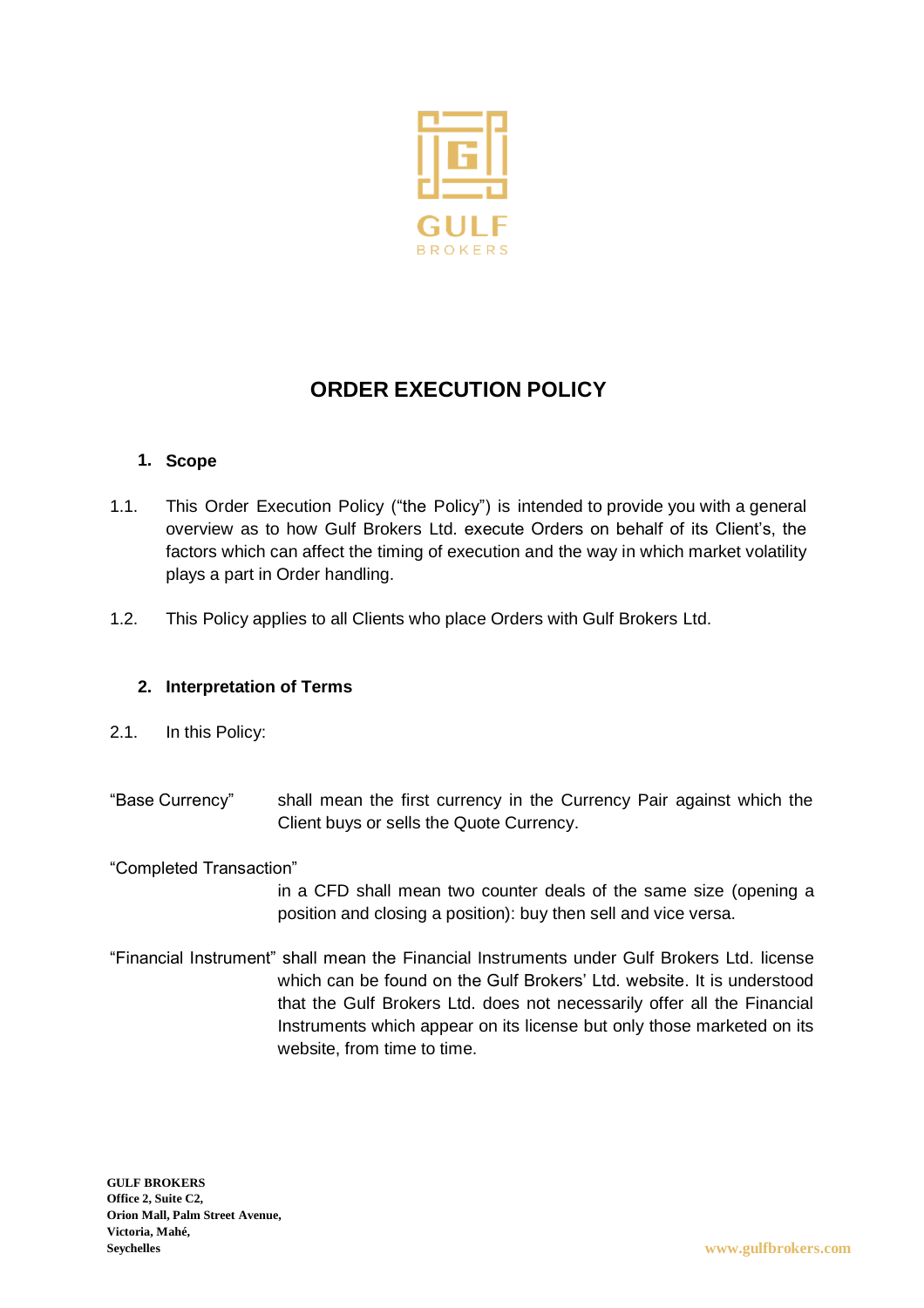

- "Long Position" for CFD trading shall mean a buy position that appreciates in value if Underlying Market prices increase. For example, in respect of Currency Pairs: buying the Base Currency against the Quote Currency. "Margin" shall mean the necessary guarantee funds so as to open or maintain Open Positions in a CFD Transaction. "Margin Call" shall mean the situation when the Company informs the Client to deposit additional funds when the Client does not have enough Margin to open or maintain Open Positions.
- "Open Position" shall mean any Long Position or a Short Position which is not a Completed Transaction.
- "Order" shall mean an instruction from the Client to trade in Financial Instruments.
- "Quote Currency" shall mean the second currency in the Currency Pair which can be bought or sold by the Client for the Base Currency.
- "Short Position" for CFD trading shall mean a sell position that appreciates in value if Underlying Market prices fall. For example, in respect of Currency Pairs: selling the Base Currency against the Quote Currency. Short Position is the opposite of a Long Position.
- "Slippage" shall mean the difference between the expected price of a Transaction in a CFD or any other Financial Instrument, and the price the Transaction is actually executed at. Slippage often occurs during periods of higher volatility (for example due to due to news events) making an Order at a specific price impossible to execute, when market Orders are used, and also when large Orders are executed when there may not be enough interest at the desired price level to maintain the expected price of trade.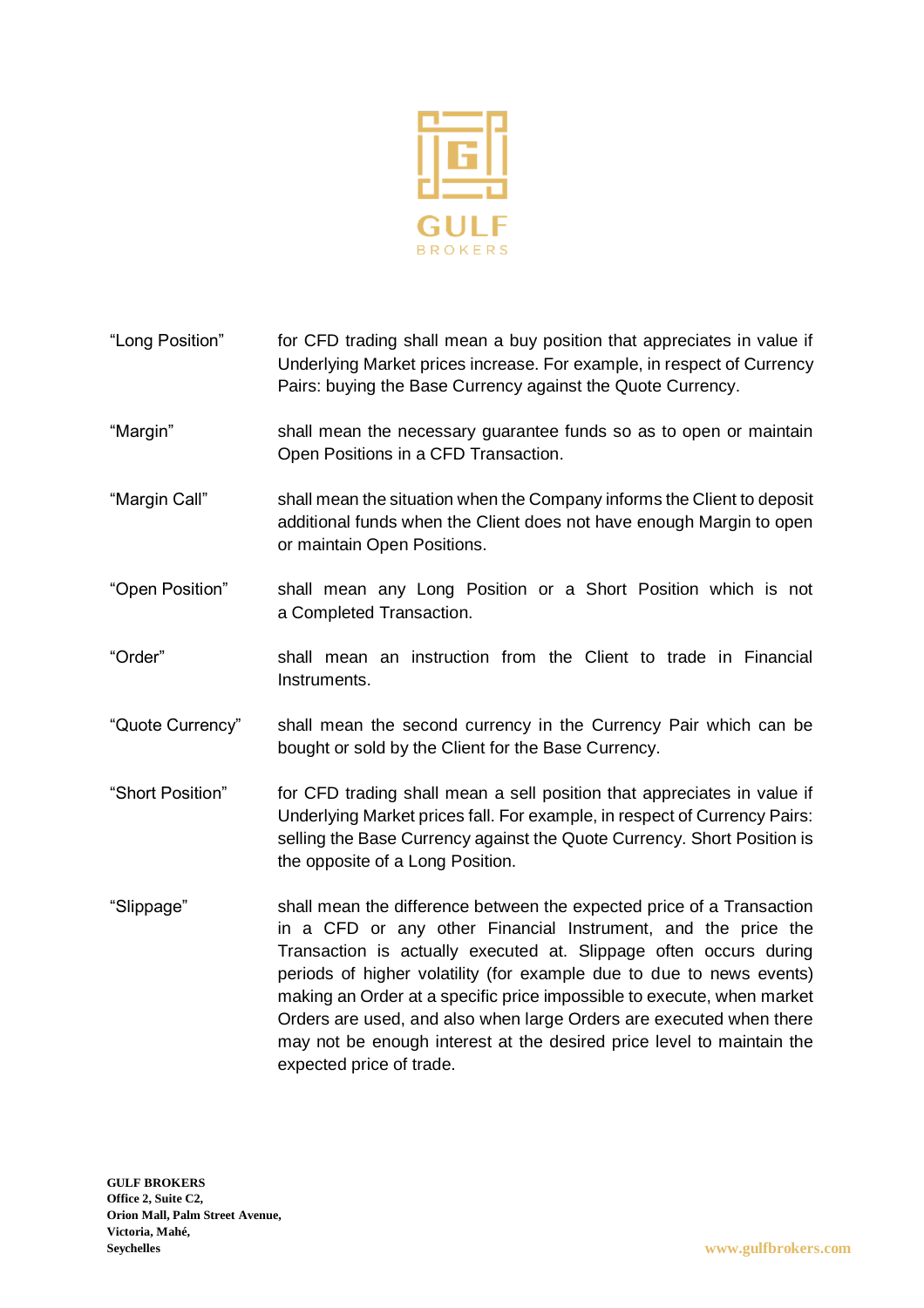

- "Transaction" shall mean any CFD or other transaction arranged for execution on behalf of the Client under this Policy.
- "Underlying Asset" shall mean the object or underlying asset in a CFD or any other Financial Instrument which may be Currency Pairs, Futures, Metals, Equity Indices, Stocks and Commodities. It is understood that the list is subject to change and clients must refer each time on the Platform.
- "Underlying Market" shall mean the relevant market where the Underlying Asset of a CFD or any other Financial Instrument is traded.

"Website" shall mean the Company's website at or www.gulfbrokers.com and any other website as the Company may maintain from time to time.

- 2.2. Words importing the singular shall import the plural and vice versa. Words importing the masculine shall import the feminine and vice versa. Words denoting persons include corporations, partnerships, other unincorporated bodies and all other legal entities and vice versa.
- 2.3. Paragraph headings are for ease of reference only and shall not affect interpretation of this Agreement.
- 2.4. Any reference to any act or regulation or Law shall be that act or regulation or Law as amended, modified, supplemented, consolidated, re-enacted or replaced from time to time, all guidance noted, directives, statutory instruments, regulations or orders made pursuant to such and any statutory provision of which that statutory provision is a reenactment, replacement or modification.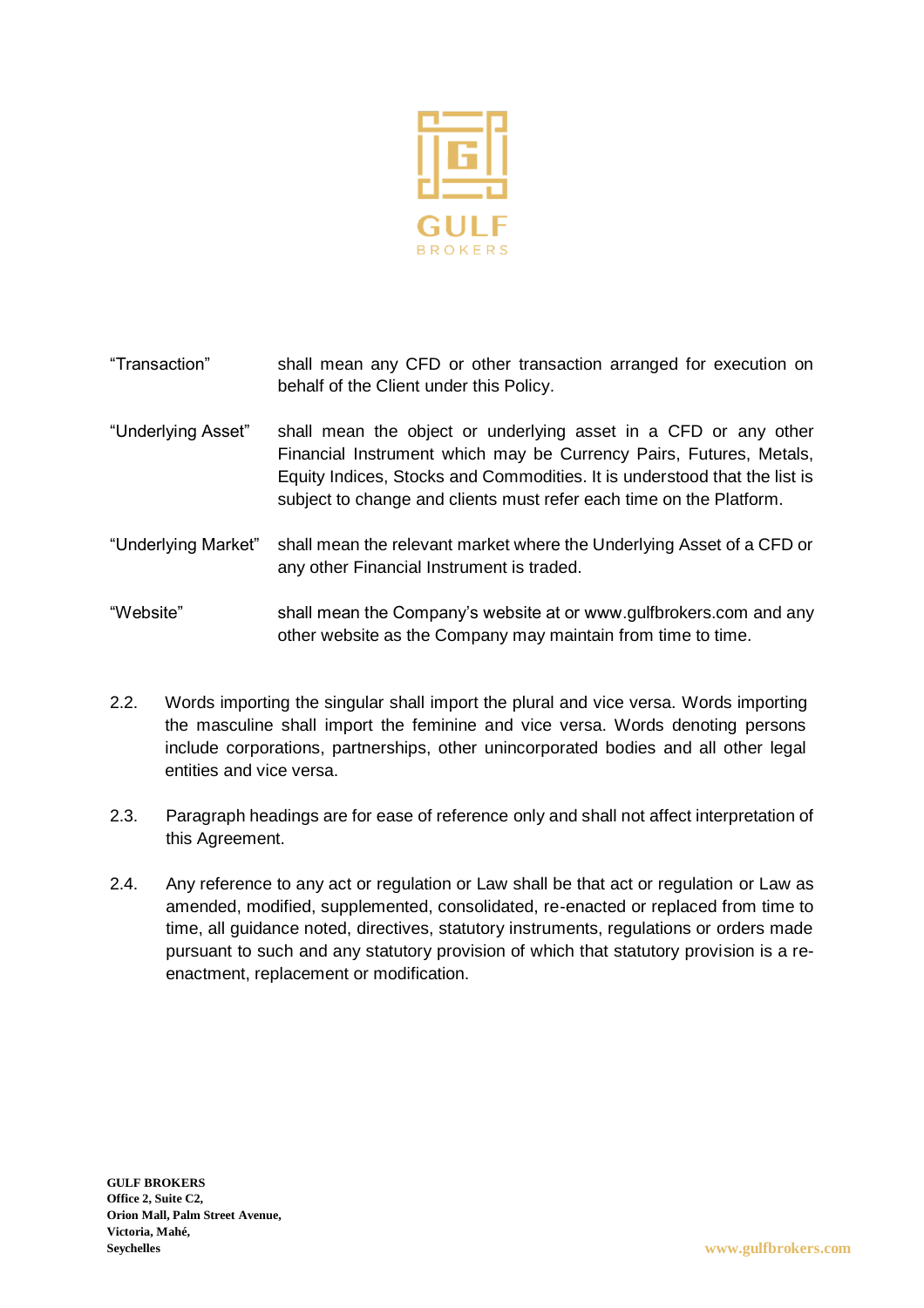

# **3. Disclaimer**

3.1. You hereby acknowledge that there are inherent risks in trading in Financial Instruments. While this Policy is intended to inform you of the risks associated with trading in Financial Instruments, this Policy is not exhaustive of all risks related, or connected to, entering Orders and Transactions or trading using any trading platform offered by Gulf Brokers Ltd.

## **4. No Guarantees**

- 4.1. We shall make all commercially reasonable efforts to obtain the best possible result for you, given the conditions relating to your Order. We may but are not required to take into account certain factors, such as, prices, costs, speed, likeliness of execution and settlement, size, nature and/or any other information relevant to the execution of your Order.
- 4.2. There are no guarantees that your Order will be accepted or executed by us, nor are there guarantees regarding the speed, timing, or price at which your Order will be executed. Further, Order speed, timing, pricing and execution may vary between Clients trading the same Financial Instrument, due to several factors, including but not limited to Order type, market volatility and latency. This Policy does not form an obligation on our part to you.

## **5. Margin and Margin Requirements**

5.1. Gulf Brokers will generally decline any Order if your available Margin is less than the Margin Requirement necessary to place an Order or maintain an Open Position. We may liquidate, on a non-managed basis by way of an auto-close functionality, all Open Positions and/or cancel any pending Orders without prior notice or your consent, if your Margin is less than your Margin Requirement. In instances where your Open Position is liquidated and your Trading Account realises a negative balance, you are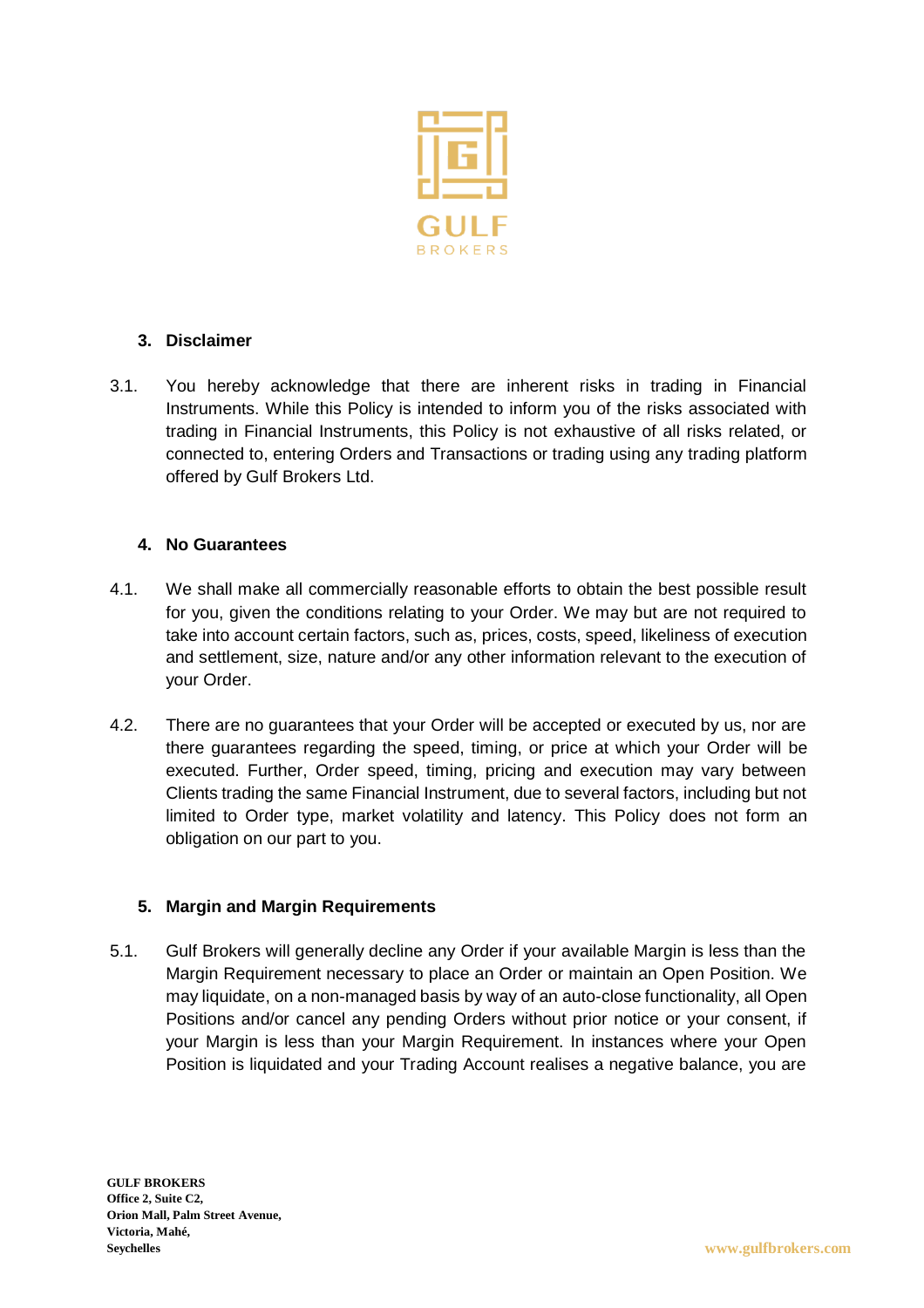

liable for all losses and must immediately make a payment to us for the full and total amount due. You should be aware that the system(s) may automatically issue you a Margin Call warning and further, that Margin Call warnings may vary based on certain limits configured in the system(s).

# **6. Execution Practices in Financial Instruments**

#### 6.1. Slippage

You are warned that Slippage may occur when trading in Financial Instruments. This is the situation when at the time that an Order is presented for execution, the specific price showed to the Client may not be available; therefore, the Order will be executed close to or a number of pips away from the Client's requested price. So, Slippage is the difference between the expected price of an Order, and the price the Order is actually executed at. If the execution price is better than the price requested by the Client, this is referred to as positive slippage. If the executed price is worse than the price requested by the Client, this is referred to as negative slippage. Please be advised that Slippage is a normal element when trading in Financial Instruments. Slippage more often occurs during periods of illiquidity or higher volatility (for example due to news announcements, economic events and market openings and other factors) making an Order at a specific price impossible to execute. In other words, your Orders may not be executed at declared prices.

It is noted that Slippage can occur also during stop loss, take profit and other types of Orders. We do not guarantee the execution of your pending Orders at the price specified. However, we confirm that your Order will be executed at the next best available market price from the price you have specified under your pending Order.

## **7. Types of Order(s) in Trading Financial Instruments**

7.1. The particular characteristics of an Order may affect the execution of the Client's Order. Please see below the different types of Orders that a Client can be placed: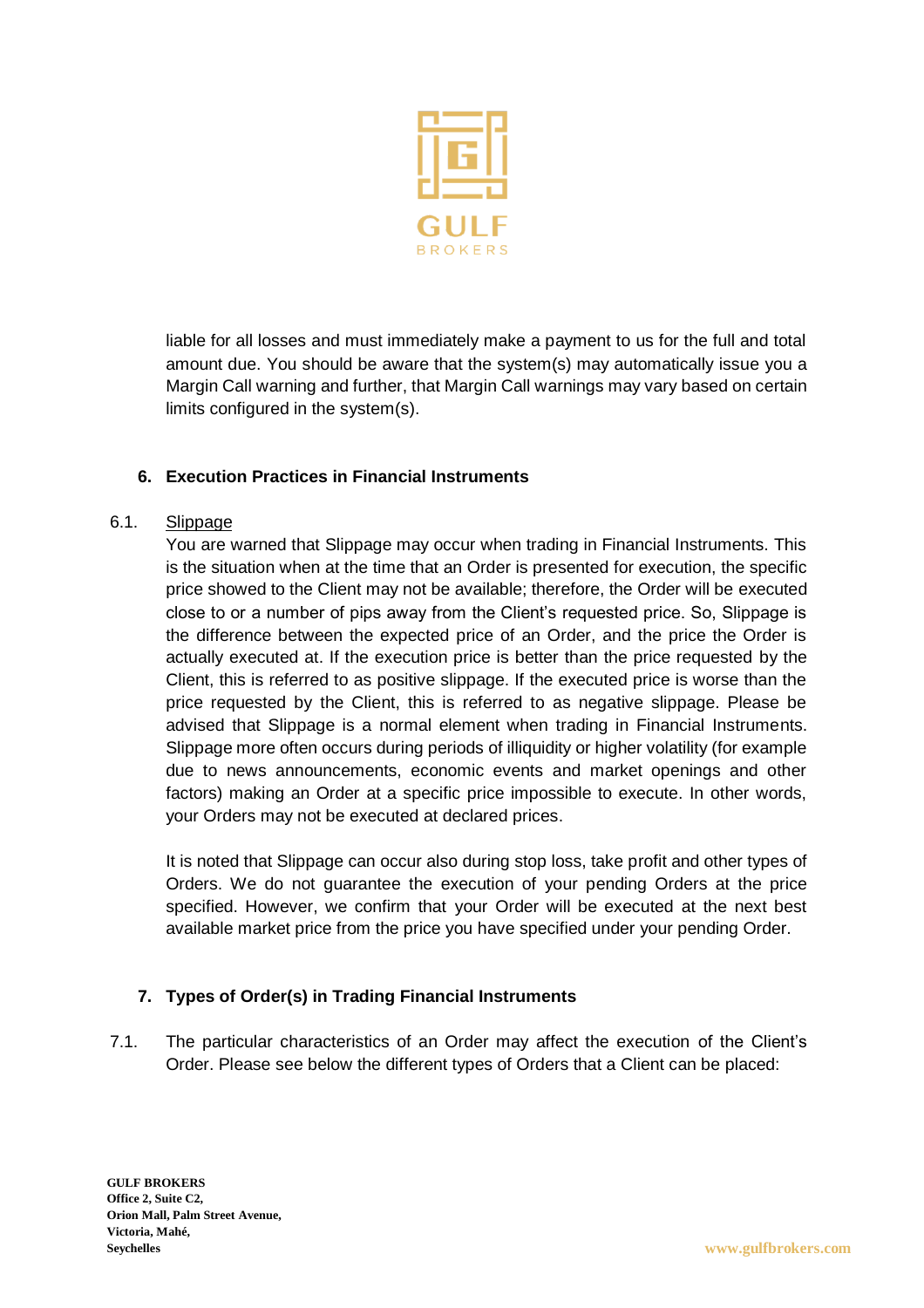

## *(a) Market Order(s)*

A market Order is an Order to buy or sell a Financial Instrument at the current price. Execution of this Order results in opening a trade position. Financial Instruments are bought at ASK price and sold at BID price. Stop loss and Take profit Orders can be attached to a market Order. All types of accounts orders offered by Gulf Brokers are executed as market Orders.

#### *(b) Pending Order(s)*

Gulf Brokers Ltd. offers the following types of pending Orders: buy limit, buy stop, sell limit or sell stop Orders to accounts used to receive and transmit and execute Client Orders in Financial Instruments or to receive, transmit, execute and place Client Orders for execution with Gulf Brokers's Ltd. liquidity providers.

A Pending Order is an Order that allows the user to buy or sell a Financial Instrument at a pre -defined price in the future. These Pending orders are executed once the price reaches the requested level. However, it is noted that under certain trading conditions it may not be impossible to execute these Orders at the Client's requested price. In this case, Gulf Brokers has the right to execute the Order at the first available price. This may occur, for example, at times of rapid price fluctuations of the price, rises or falls in one trading session to such an extent that, under the rules of the relevant exchange, trading is suspended or restricted, or there is lack of liquidity, or this may occur at the opening of trading sessions.

It is noted that Stop loss and Take profit may be attached to a pending Order. Also, pending orders are good till cancel.

## *(c) Take Profit*

Take profit Order is intended for gaining the profit when the financial instrument price has reached a certain level. Execution of this Order results in complete closing of the whole position. It is always connected to an Open position or a pending Order. The Order can be requested only together with a market or a pending Order. Under this type of Order, Gulf Brokers's Ltd. trading platform checks Long Positions with BID price